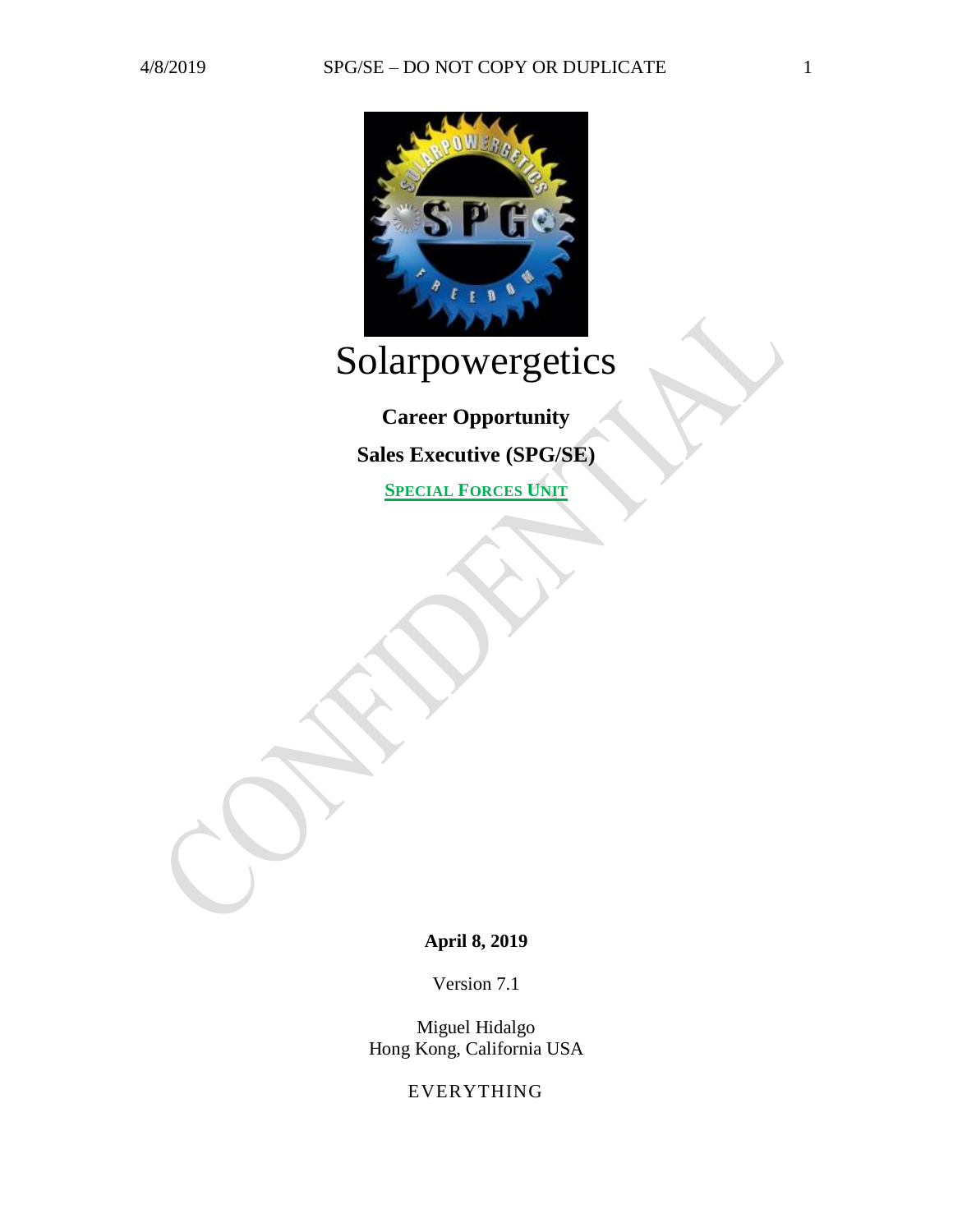# **Contents**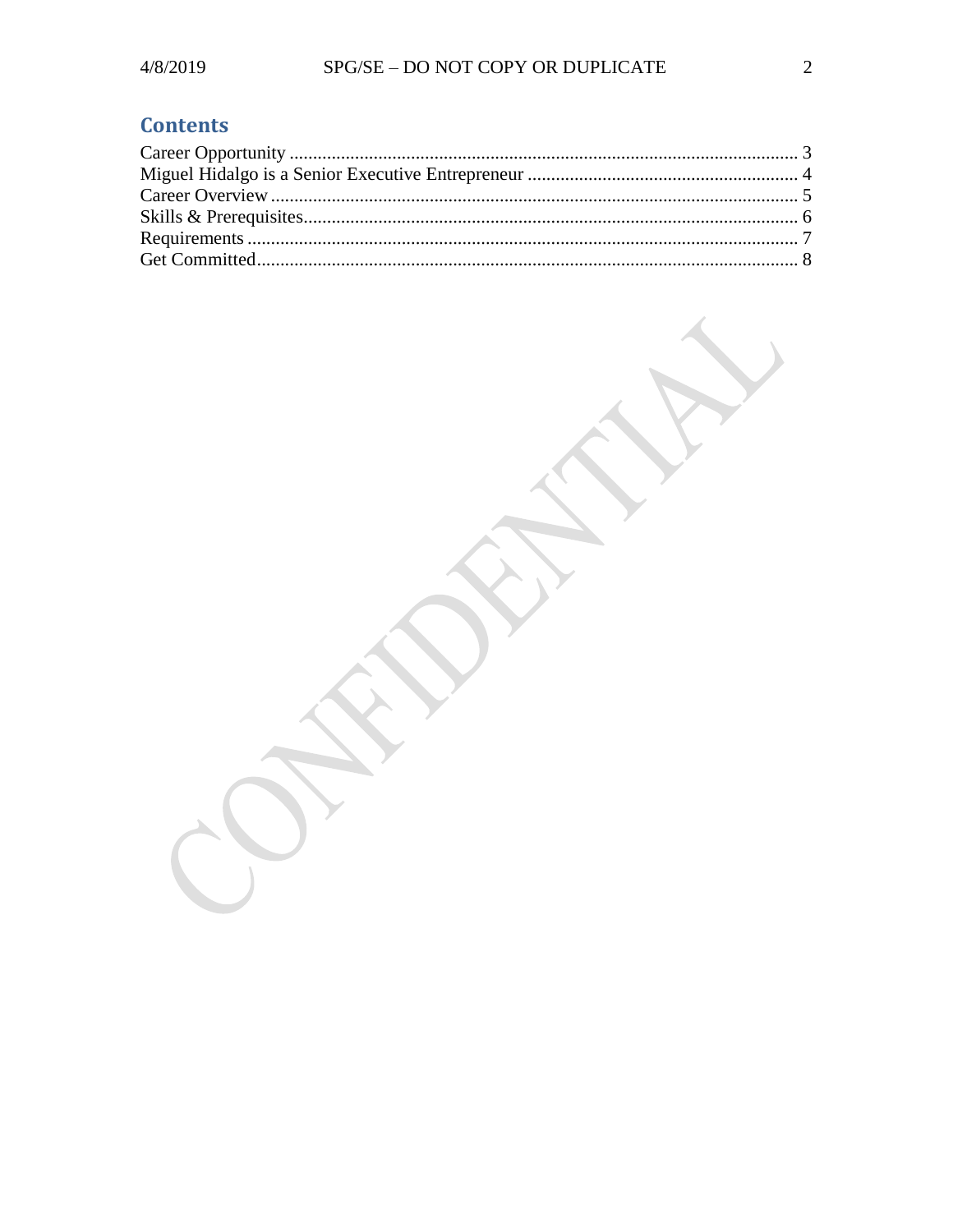# <span id="page-2-0"></span>**Career Opportunity**

| Posted:                     | <b>April 8, 2019</b>                                                                                                                                                                                                                                                                                                                                                                                                                                                                                  |
|-----------------------------|-------------------------------------------------------------------------------------------------------------------------------------------------------------------------------------------------------------------------------------------------------------------------------------------------------------------------------------------------------------------------------------------------------------------------------------------------------------------------------------------------------|
| <b>Position:</b>            | <b>Sales Executive (SPG/SE)</b>                                                                                                                                                                                                                                                                                                                                                                                                                                                                       |
|                             | <b>Solarpowergetics</b>                                                                                                                                                                                                                                                                                                                                                                                                                                                                               |
| Location:                   |                                                                                                                                                                                                                                                                                                                                                                                                                                                                                                       |
|                             | <b>Hong Kong</b><br>$\circ$<br>La Jolla, USA<br>$\circ$<br><b>Paris, FRANCE</b><br>$\circ$<br><b>Prague, CZECH REPUBLIC</b><br>O<br><b>Dubai, UNITED ARAB EMIRATES</b><br>$\circ$<br><b>Melbourne, AUSTRALIA</b><br>$\circ$<br>Rio de Janeiro, BRAZIL<br>$\circ$                                                                                                                                                                                                                                      |
| Job Status:                 | <b>Report to Regional Sales Executive Manager.</b><br>Begin on a Part-Time basis during probation.                                                                                                                                                                                                                                                                                                                                                                                                    |
| Categories:                 | <b>Sales &amp; Marketing. Business Development.</b>                                                                                                                                                                                                                                                                                                                                                                                                                                                   |
| Compensation:               | <b>Commission + expense account during probation. After</b><br>probation, salary based on performance. Comprehensive<br>benefits package. Generous commission and incentive<br>program. Begin as an independent contractor on a part-<br>time basis during probation.                                                                                                                                                                                                                                 |
| <b>Education Required:</b>  | 2-year College degree with a specialty related to this<br>career opportunity.                                                                                                                                                                                                                                                                                                                                                                                                                         |
| <b>Experience Required:</b> | 2-year practical experience at a startup or at your own<br>startup preferred. 2-year practical training and experience<br>in sales at an aggressive growth company. Verifiable<br>sales reports required. Two verifiable references from<br>subordinates to certify your accomplishments. R&D.                                                                                                                                                                                                        |
| Skills Required:            | Leadership and strong management skills. Natural ability<br>to create excitement and persuade people to participate<br>at events. First one in, last one out. Coordinate with other<br>divisions especially marketing. Exceptional presentation<br>and communication skills. Global B2B sales. Cold calling.<br><b>Trench Warfare in Sales. Dress for success. Complete a</b><br>rigorous training program which includes physical<br>teambuilding exercises. Fluent in English, written and<br>oral. |
| Time & Travel Requirement:  | 24/7 Travel 75%. Passport required. No travel restrictions<br>or limitations. Remote office is an option.                                                                                                                                                                                                                                                                                                                                                                                             |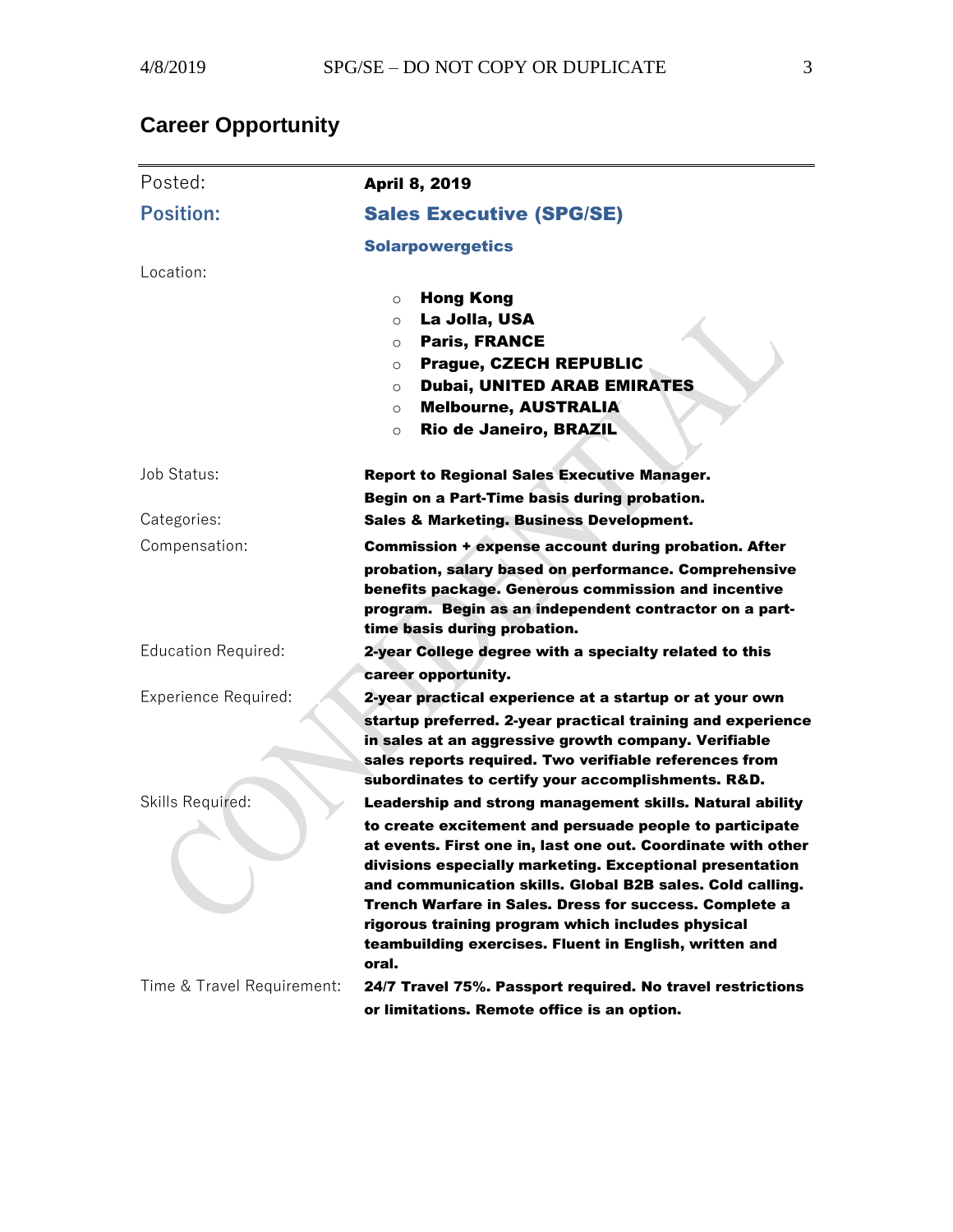#### <span id="page-3-0"></span>**Miguel Hidalgo is a Senior Executive Entrepreneur**

As a serial entrepreneur, his creative innovations encompass the following industries:

- 1. Aerospace
- 2. Renewable Energy
- 3. Talent & Entertainment
- 4. Peak Performance
- 5. Entrepreneurship
- 6. eGames & eSports
- 7. Politics.

Please open a browser to access the Internet. Scroll up and down to review our companies and blogs a[t https://miguel-hidalgo.net/.](https://miguel-hidalgo.net/)

Every member in our growing organization has an intense desire to change the world. We are possessed with a passion to save the planet from Martian invasion. Apply today.

We want a hot-to-trot Sales Executive (SPG/SE) to grow with us. Bring developed skills gained from "trench warfare" and "survival techniques" into a chaotic personal and professional environment. These types of skills are highly valued to support an entrepreneurial lifestyle.

We carefully evaluate the course of human evolutionary development and do our best to enhance peak performance for each member of our team. If you are a participant on a team or "running solo" to complete a huge project or tiny task, take charge. For example, if you leave the cave, kill something and drag it back to the cave, show us how it's done.

*Failure is not an Option. The only easy day was yesterday. HooYAH!*

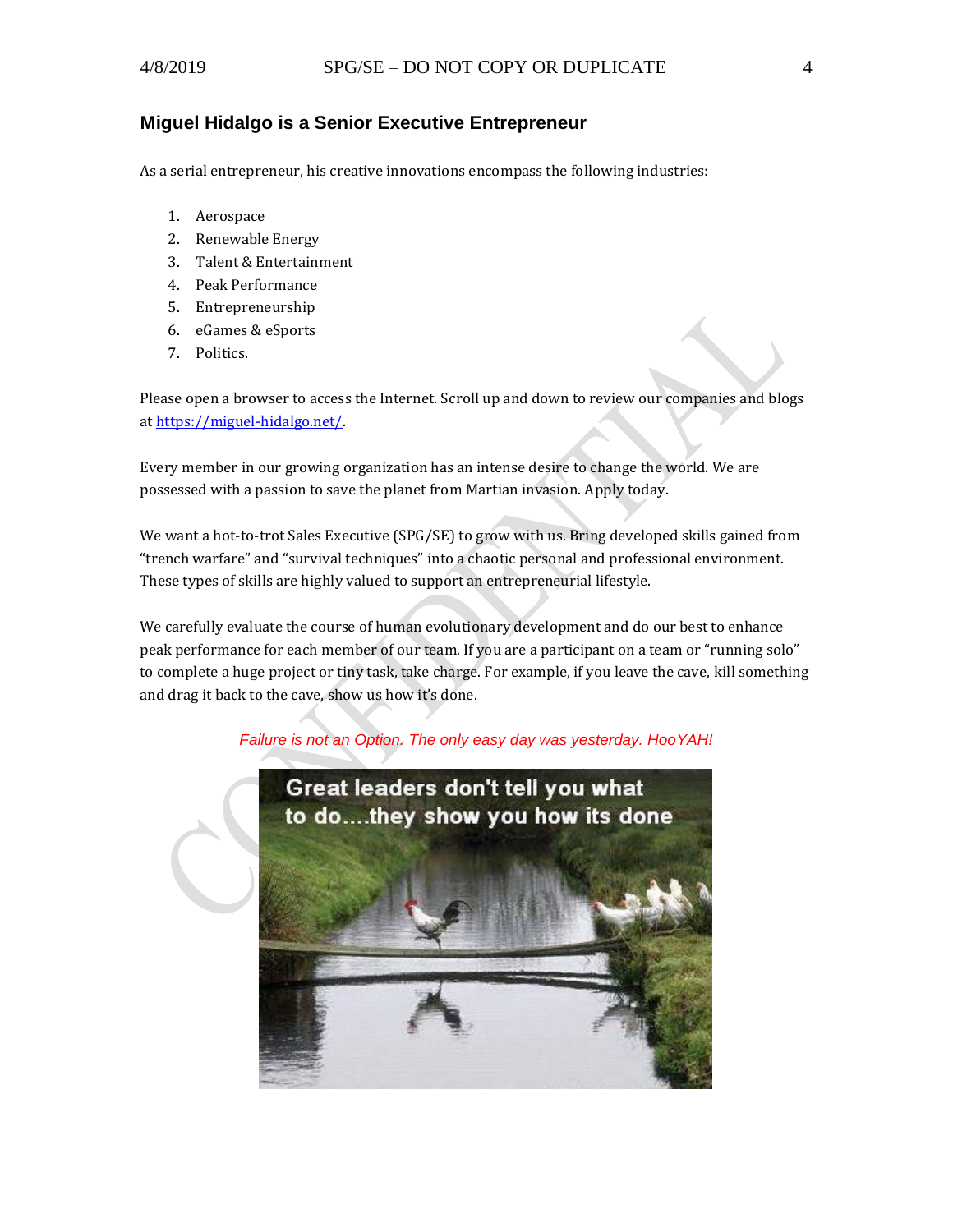### <span id="page-4-0"></span>**Career Overview**

The Sales Executive (SPG/SE) should be capable of dealing with fluid situations. A strong emphasis is placed in sales, public relations, customer service and brand management. Your role includes putting out fires, filling the gaps and anticipating the needs of the business entity. Always apply practical common sense.

As the Sales Executive (SPG/SE), there are other specialists who will coordinate projects, assignments and tasks with you.

- o Regional Sales Executive Manager (SPG/RSEM)
- o Sales Executive (SPG/SE)
- o Sales Account Executive (SPG/SAE)
- o Sales Development Representative (SPG/SDR)
- o Rapid Deployment Squad (SPG/RDQ)
- o Rapid Deployment Internship Team (SPG/RDIT)

Be responsible for orchestrating efficiency (performance) and effectiveness (results) on many levels.

A series of interviews will be held over the course of 180 days, or less, in your region. Transportation and lodging expenses are not provided.

- OFFICE ADMINISTRATION
- PROMOTE THE BRAND
- CREATE OPPORTUNITIES
- LOGISTICS
- RECRUITMENT & TRAINING
- PROMOTE TEAMWORK
- ADDITIONAL RESPONSIBILITIES & DUTIES

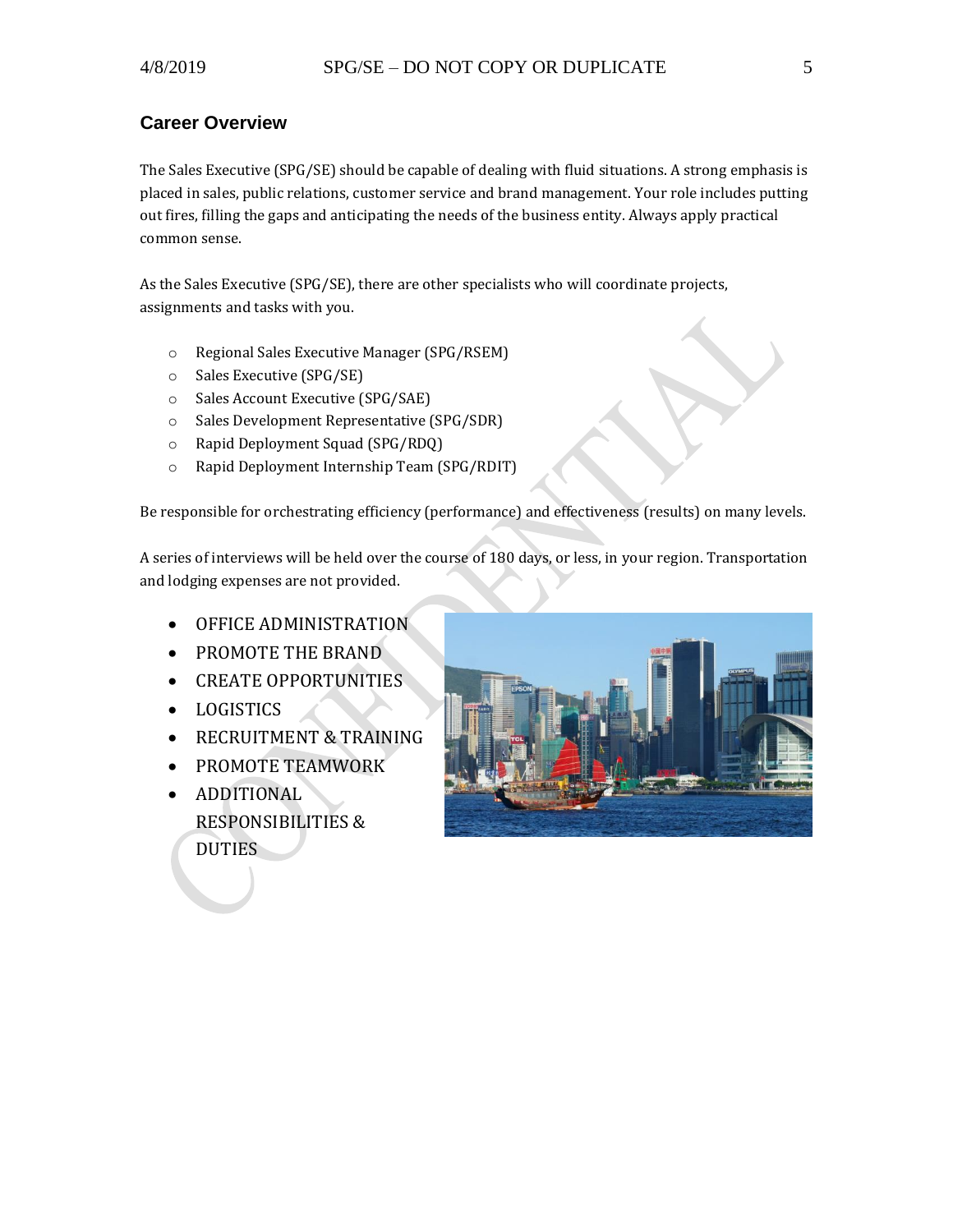## <span id="page-5-0"></span>**Skills & Prerequisites**

- A dedicated and quiet home office for conducting business activities which includes an appropriate setting to conduct video conferences.
- Desktop computer, Microsoft Office 365, color printer with fax and scanning capabilities.
- Familiarity with Google chrome browser and Gmail.
- A laptop computer featuring a webcam with access to the Internet.
- A smart phone featuring a camera and Skype with access to the Internet.
- Reliable transportation. Valid drivers' license in good standing.
- Appropriate wardrobe to match various types of assignments.
- Command of the English language, written and oral.
- International business experience is helpful.
- Passport with no travel restrictions or limitations.

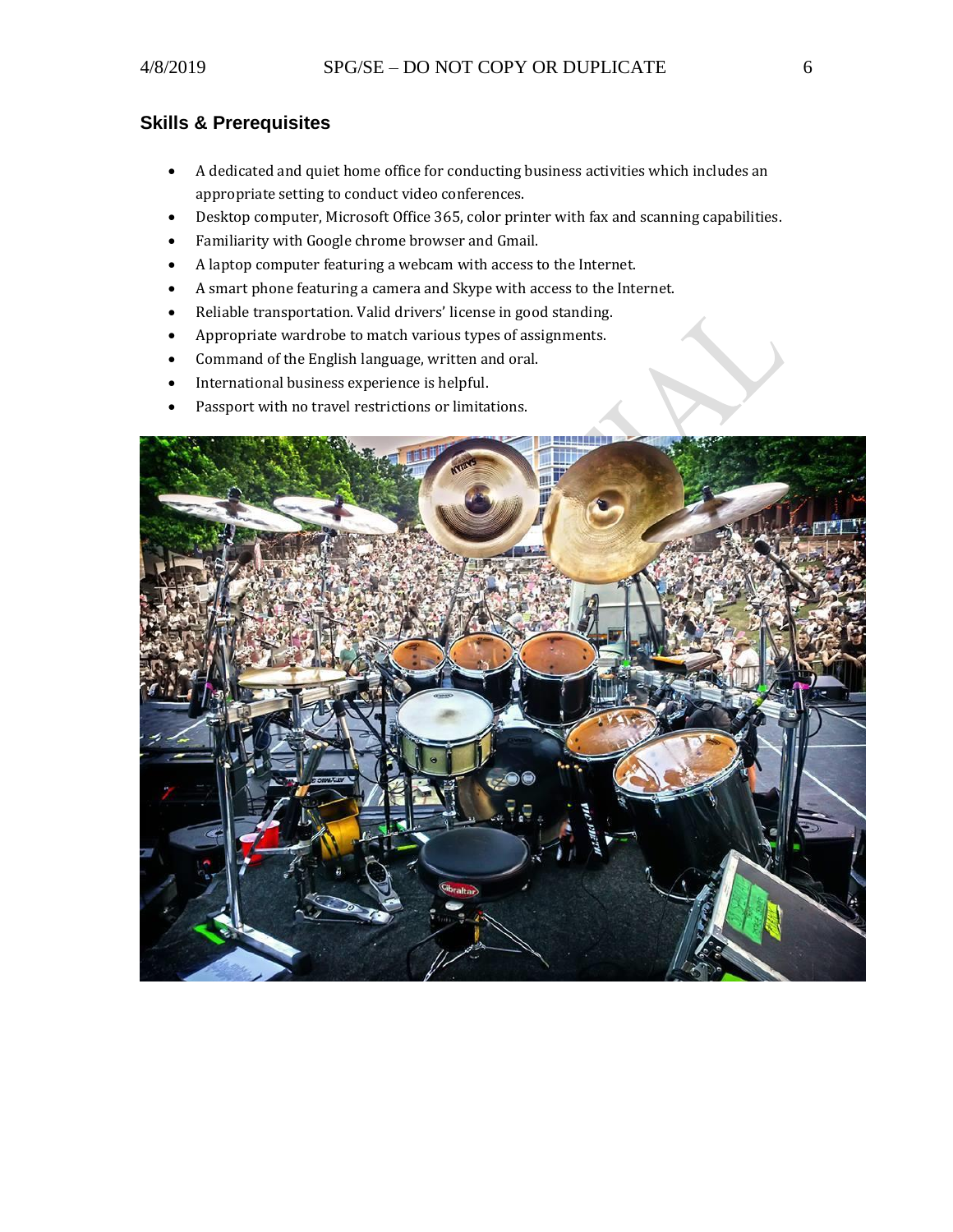#### <span id="page-6-0"></span>**Requirements**

In addition to our Career Opportunity, Career Overview, and Skills and Prerequisites, 2-year practical experience at a startup or at your own startup is preferred. Exceptional skills in sales and customer service are mandatory. Your presentation must be polished for the interview, including a display of your R&D skills. Global B2B sales. Cold calling. Trench Warfare in Sales. Remote office is an option. Promotion and tradeshow skills are highly desirable. Knowledge of additional languages is helpful.

#### Part 1: Aim in the Right Direction at the Buyer

- Match and surpass sales goals and objectives.
- Guide stakeholders through various sales options.
- Persuade buyers and sellers to make quick buying decisions.
- Instill loyalty among the various stakeholders.

#### Part 2: Aim in the Right Direction to the Team

- Project management.
- Develop and execute various projects, assignments and tasks on a monthly basis.
- Promote corporate and marketing goals.
- Actively participate in public relations activities.
- Take the lead in meetings on a regular basis.
- Participate in training sessions.
- Additional duties and responsibilities that we have not thought of, yet.

#### Part 3: Living on a Prayer

- Classis rock is always encouraged.
- Doing activities like camping at Yosemite, riding Harley's, partying at Sturgis or Burning Man are righteous!
- Meditation, yoga, marathons, and other activities such as dancing are strongly encouraged!
- Adapt to ANY situation without breaking a sweat.

*Do Today What Others Won't Do Tomorrow What Others Can't* 





```
Don't be a silly Putz!
```